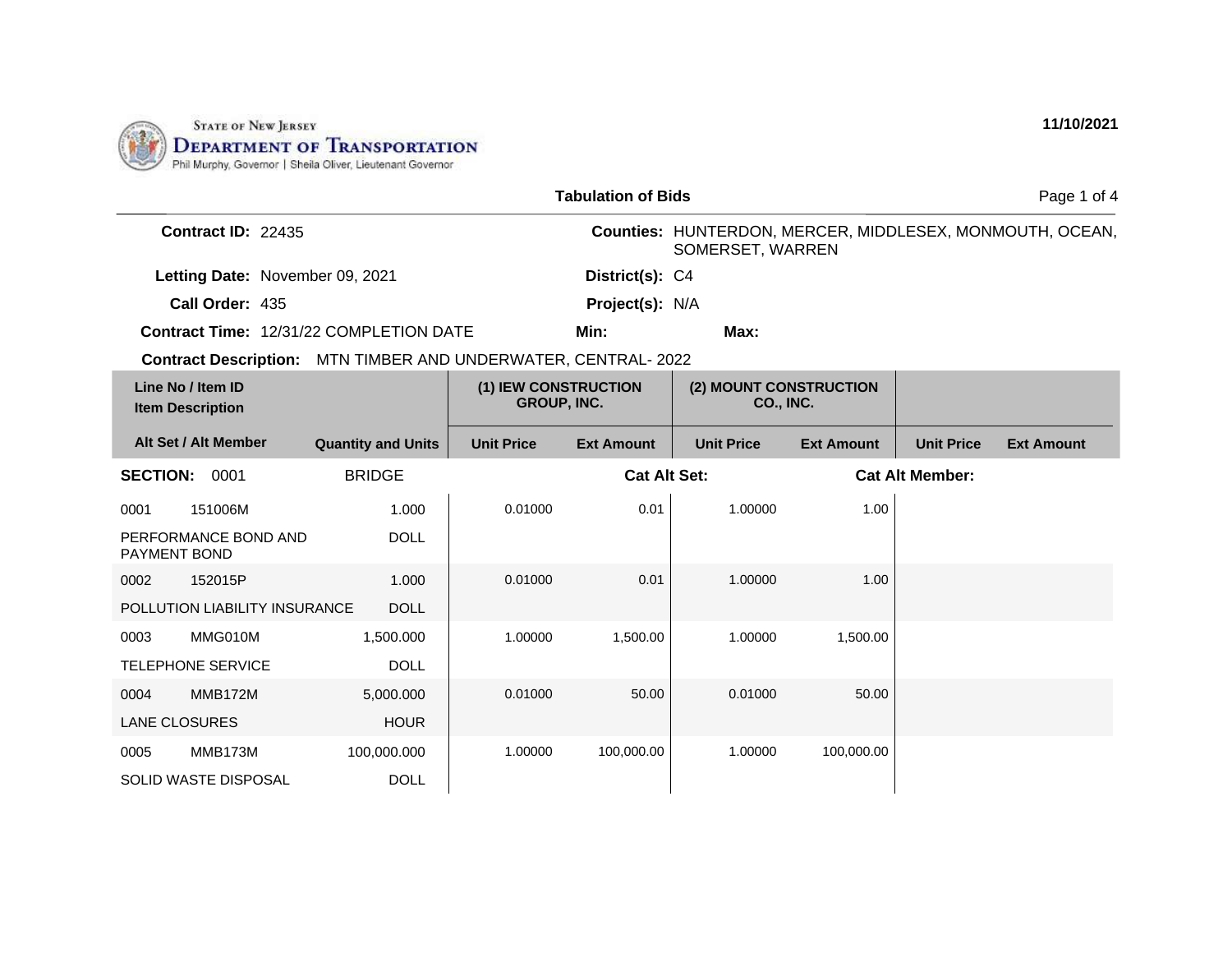

| <b>Tabulation of Bids</b>                    |                                              |                                                                       |                   |                                     |                   |                        | Page 2 of 4                                              |                   |
|----------------------------------------------|----------------------------------------------|-----------------------------------------------------------------------|-------------------|-------------------------------------|-------------------|------------------------|----------------------------------------------------------|-------------------|
| Contract ID: 22435                           |                                              |                                                                       |                   | SOMERSET, WARREN                    |                   |                        | Counties: HUNTERDON, MERCER, MIDDLESEX, MONMOUTH, OCEAN, |                   |
|                                              | Letting Date: November 09, 2021              |                                                                       |                   | District(s): C4                     |                   |                        |                                                          |                   |
|                                              | Call Order: 435                              |                                                                       |                   | Project(s): N/A                     |                   |                        |                                                          |                   |
|                                              |                                              | Contract Time: 12/31/22 COMPLETION DATE                               |                   | Min:                                | Max:              |                        |                                                          |                   |
|                                              |                                              | <b>Contract Description:</b> MTN TIMBER AND UNDERWATER, CENTRAL- 2022 |                   |                                     |                   |                        |                                                          |                   |
| Line No / Item ID<br><b>Item Description</b> |                                              | (1) IEW CONSTRUCTION<br><b>GROUP, INC.</b>                            |                   | (2) MOUNT CONSTRUCTION<br>CO., INC. |                   |                        |                                                          |                   |
|                                              | Alt Set / Alt Member                         | <b>Quantity and Units</b>                                             | <b>Unit Price</b> | <b>Ext Amount</b>                   | <b>Unit Price</b> | <b>Ext Amount</b>      | <b>Unit Price</b>                                        | <b>Ext Amount</b> |
| <b>BRIDGE</b><br><b>SECTION:</b><br>0001     |                                              | <b>Cat Alt Set:</b>                                                   |                   |                                     |                   | <b>Cat Alt Member:</b> |                                                          |                   |
| 0006                                         | 202024M                                      | 100.000                                                               | 75.00000          | 7,500.00                            | 85.00000          | 8,500.00               |                                                          |                   |
| <b>MATERIAL</b>                              | DISPOSAL OF REGULATED                        | T                                                                     |                   |                                     |                   |                        |                                                          |                   |
| 0007                                         | MMG064M                                      | 70,000.000                                                            | 1.00000           | 70,000.00                           | 1.00000           | 70,000.00              |                                                          |                   |
|                                              | DISPOSAL OF REGULATED<br>MATERIAL, HAZARDOUS | <b>DOLL</b>                                                           |                   |                                     |                   |                        |                                                          |                   |
| 0008                                         | 109006M                                      | 1,600,000.000                                                         | 1.00000           | 1,600,000.00                        | 1.00000           | 1,600,000.00           |                                                          |                   |
| <b>FORCE ACCOUNT</b>                         |                                              | <b>DOLL</b>                                                           |                   |                                     |                   |                        |                                                          |                   |
| 0009                                         | MMG054M                                      | 1,000.000                                                             | 40.00000          | 40,000.00                           | 88.00000          | 88,000.00              |                                                          |                   |
| WORKER, TYPE "A"                             |                                              | <b>HOUR</b>                                                           |                   |                                     |                   |                        |                                                          |                   |
| 0010                                         | MMG057M                                      | 1,000.000                                                             | 145.00000         | 145,000.00                          | 130.00000         | 130,000.00             |                                                          |                   |
| <b>WORKER, TYPE "B"</b>                      |                                              | <b>HOUR</b>                                                           |                   |                                     |                   |                        |                                                          |                   |

**11/10/2021**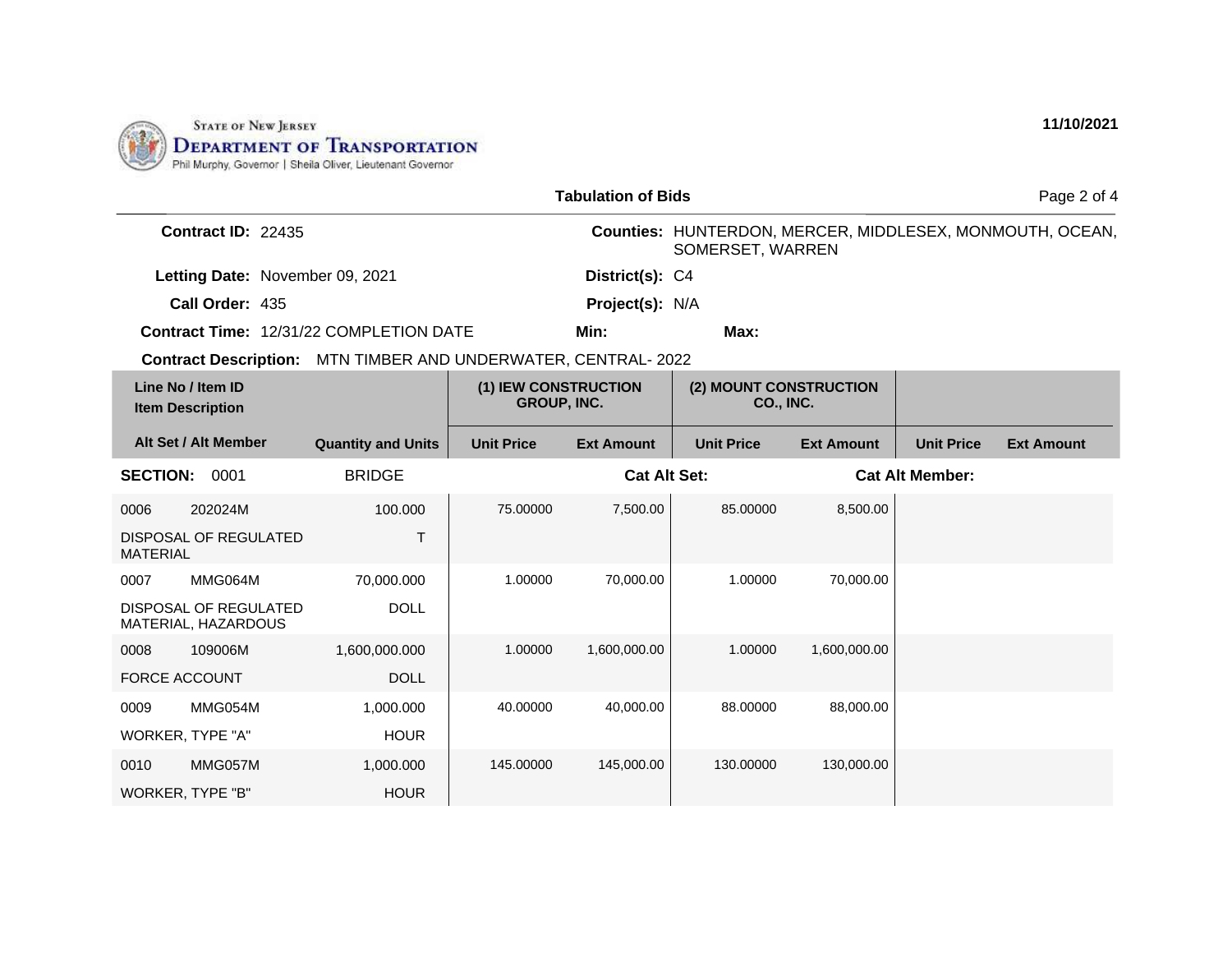

|                                                                |                                            | <b>Tabulation of Bids</b> |                                     |                   |                   | Page 3 of 4                                              |
|----------------------------------------------------------------|--------------------------------------------|---------------------------|-------------------------------------|-------------------|-------------------|----------------------------------------------------------|
| <b>Contract ID: 22435</b>                                      |                                            |                           | SOMERSET, WARREN                    |                   |                   | Counties: HUNTERDON, MERCER, MIDDLESEX, MONMOUTH, OCEAN, |
| Letting Date: November 09, 2021                                |                                            | District(s): C4           |                                     |                   |                   |                                                          |
| Call Order: 435                                                |                                            | Project(s): N/A           |                                     |                   |                   |                                                          |
| <b>Contract Time: 12/31/22 COMPLETION DATE</b>                 |                                            | Min:                      | Max:                                |                   |                   |                                                          |
| Contract Description: MTN TIMBER AND UNDERWATER, CENTRAL- 2022 |                                            |                           |                                     |                   |                   |                                                          |
| Line No / Item ID<br><b>Item Description</b>                   | (1) IEW CONSTRUCTION<br><b>GROUP, INC.</b> |                           | (2) MOUNT CONSTRUCTION<br>CO., INC. |                   |                   |                                                          |
| Alt Set / Alt Member<br><b>Quantity and Units</b>              | <b>Unit Price</b>                          | <b>Ext Amount</b>         | <b>Unit Price</b>                   | <b>Ext Amount</b> | <b>Unit Price</b> | <b>Ext Amount</b>                                        |
| <b>BRIDGE</b><br><b>SECTION:</b><br>0001                       | <b>Cat Alt Set:</b>                        |                           | <b>Cat Alt Member:</b>              |                   |                   |                                                          |
| MMB092M<br>100.000<br>0011                                     | 125.00000                                  | 12,500.00                 | 125.00000                           | 12,500.00         |                   |                                                          |
| <b>CREW COORDINATOR</b><br><b>HOUR</b>                         |                                            |                           |                                     |                   |                   |                                                          |
| <b>MMB186M</b><br>0012<br>5,000.000                            | 654.59000                                  | 3,272,950.00              | 623.00000                           | 3,115,000.00      |                   |                                                          |
| LABOR CREW, TIMBER<br><b>HOUR</b>                              |                                            |                           |                                     |                   |                   |                                                          |
| <b>MMB185M</b><br>0013<br>2,200.000                            | 360.18000                                  | 792,396.00                | 483.00000                           | 1,062,600.00      |                   |                                                          |
| <b>DIVING CREW</b><br><b>HOUR</b>                              |                                            |                           |                                     |                   |                   |                                                          |
| MMG025M<br>0014<br>100,000.000                                 | 1.00000                                    | 100,000.00                | 1.00000                             | 100,000.00        |                   |                                                          |
| OVERTIME DIFFERENTIAL (OD)<br><b>DOLL</b>                      |                                            |                           |                                     |                   |                   |                                                          |
| <b>Section Totals:</b>                                         |                                            | \$6,141,896.02            |                                     | \$6,288,152.00    |                   |                                                          |
| <b>Contract Totals</b>                                         |                                            | \$6,141,896.02            |                                     | \$6,288,152.00    |                   |                                                          |
| <b>Cost Plus Time Totals</b>                                   |                                            | \$6,141,896.02            |                                     | \$6,288,152.00    |                   |                                                          |

**11/10/2021**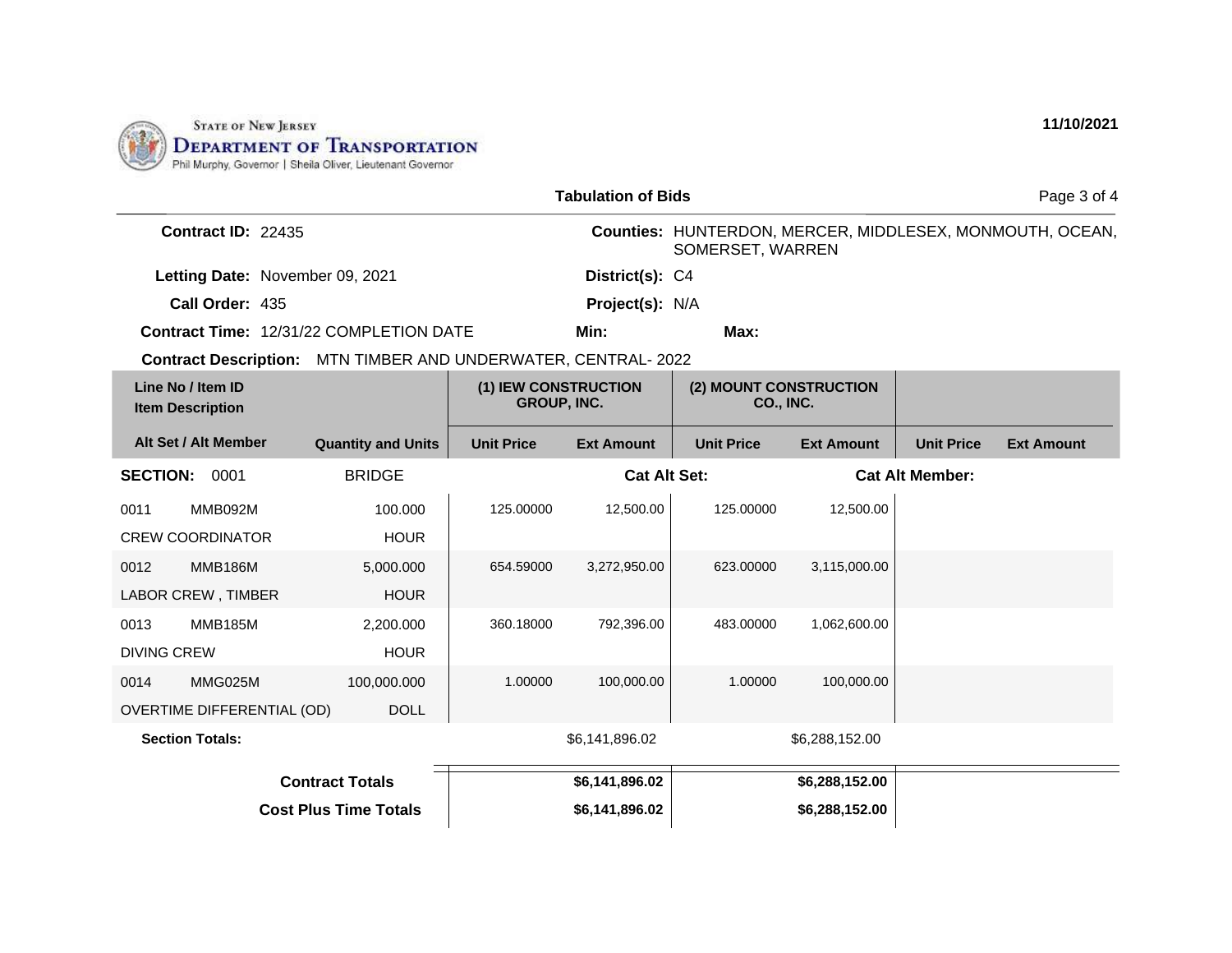

|                      |                                                                                                              | <b>Tabulation of Bids</b> | Page 4 of 4                                                                  |
|----------------------|--------------------------------------------------------------------------------------------------------------|---------------------------|------------------------------------------------------------------------------|
| Contract ID: $22435$ |                                                                                                              |                           | Counties: HUNTERDON, MERCER, MIDDLESEX, MONMOUTH, OCEAN,<br>SOMERSET, WARREN |
|                      | Letting Date: November 09, 2021                                                                              | District(s): C4           |                                                                              |
| Call Order: 435      |                                                                                                              | Project(s): N/A           |                                                                              |
|                      | <b>Contract Time: 12/31/22 COMPLETION DATE</b>                                                               | Min:                      | Max:                                                                         |
|                      | <b>Contract Description:</b> MTN TIMBER AND UNDERWATER, CENTRAL-2022<br>() indicates item is bid as Lump Sum |                           |                                                                              |